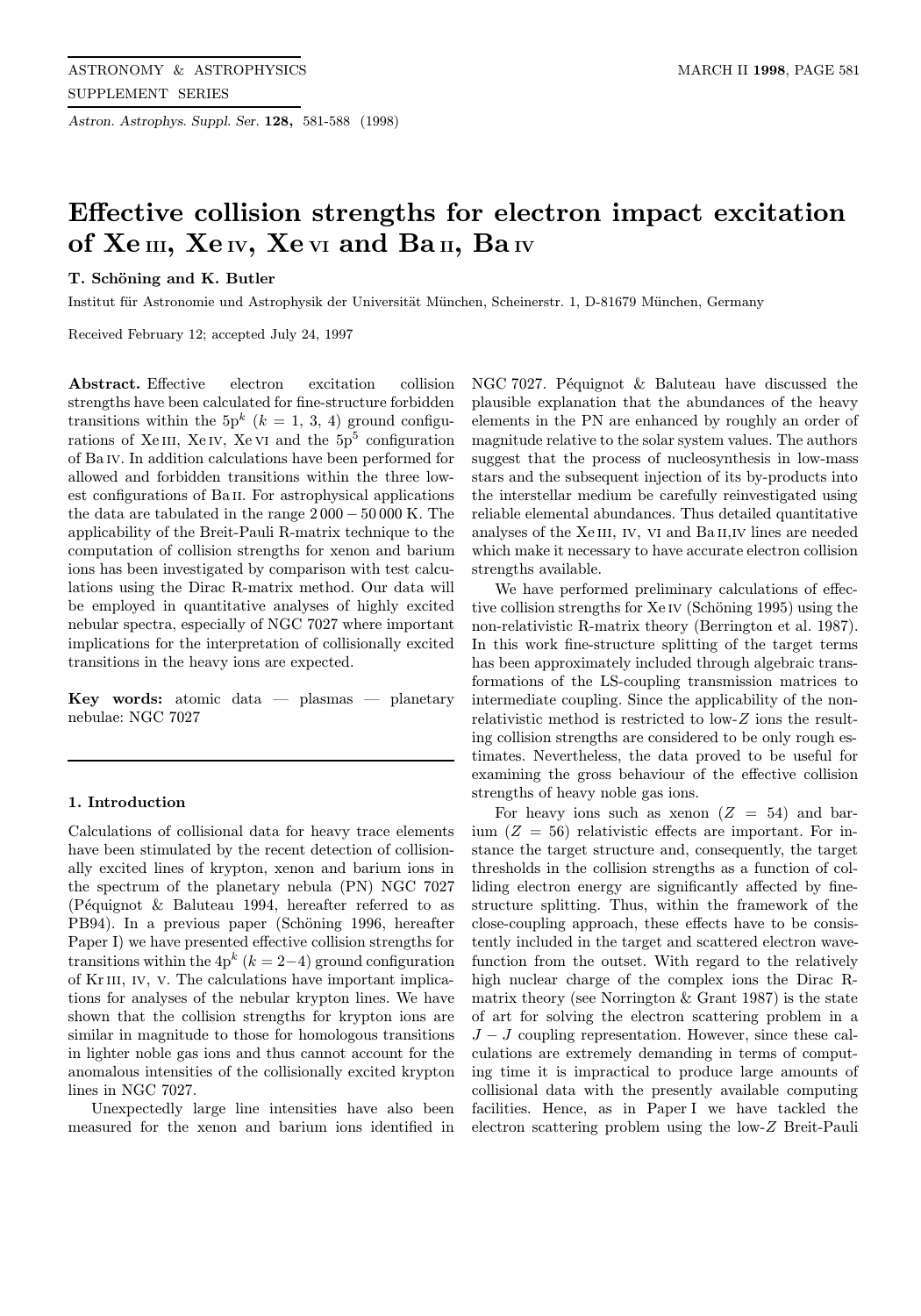formulation of the R-matrix method (Hummer et al. 1993: The IRON Project, hereafter IP93). Here the nonrelativistic continuum Hamiltonian is transformed from LS-coupling to a pair coupling scheme and the one-body mass correction, Darwin and spin-orbit terms are additionally included. It is well known that the Breit-Pauli Hamiltonian is applicable to intermediate Z-ions with Z not much beyond  $Z = 30$ . We expect, however, that with increasing electron temperature (i.e. higher collisional energies) relativistic target effects will play a minor rôle in the scattering process. Thus for selected ions we have compared the Breit-Pauli collision strengths with test calculations using the Dirac R-matrix method in order to estimate the accuracy of our results and to clarify the question as to whether our data can be used to provide reliable diagnostics for highly excited nebular spectra. Furthermore, analogously to the case of krypton ions, we have investigated the applicability of the semi-relativistic R-matrix method, an extension of the non-relativistic R-matrix theory, as an adequate alternative to the costly Breit-Pauli calculations.

In the following section (Sect. 2) we will briefly outline the various approaches for the calculation of effective collision strengths for the ions of xenon and barium under consideration: semi-relativistic (TCC), Breit-Pauli (BP) and Dirac  $(DC)$  R-matrix methods. Subsequently the BP results are presented in Sect. 3. For selected transitions a comparison of the different methods is critically discussed (Sect. 4). Finally, concluding remarks are given in Sect. 5.

# 2. Calculations

In the following sections we only sketch the atomic structure and scattering calculations since detailed descriptions of the various methods are to be found elsewhere (IP93, Norrington & Grant 1987).

#### 2.1. Semi-relativistic and Breit-Pauli R-matrix method

To begin with we recall that a consistent treatment of relativistic effects in both the target and scattered electron wavefunction such as in the BP method tends to lead to a problem of prohibitively large dimensions. This is due to the number of scattering channels in the R-matrix which are associated with the target fine-structure levels. They increase rapidly with the number of target terms included. Thus we employ close-coupling representations for the total wavefunctions target  $+$  electron based on a reasonably small number of target terms. We have generated configuration-interaction target wavefunction expansions using 7 (Xe III), 10 (Xe IV), 6 (Xe VI), 5 (Ba II) and 3 (Ba iv) LS terms. A compilation of the spectroscopic and correlation target configurations is to be found in Table 1. The one-electron orbitals  $nl$  have been optimized using the SUPERSTRUCTURE package (Eissner et al. 1974; Nussbaumer & Storey 1978). Table 2 shows

Table 1. Configurations included in the target representations. All configurations include  $1s^22s^22p^63s^23p^63d^{10}4s^24p^64d^{10}$ 

| <b>Xe</b> IV<br>Xe vi<br>Ba II<br>Baiv<br>$4f5s^25p^2$<br>$4f^25s$<br>$4f5s^25p^4$<br>$5s^25p^65d$<br>$5s^25p^3$<br>$5s^25p^66s$<br>$4f5s^2$<br>4f5s5p <sup>5</sup><br>$5s^25p^66p$<br>$5s^25p^5$<br>$5s^25p^25d$<br>4f5s5p<br>$5s^25p^66d$<br>$5\mathrm{s}^25\mathrm{p}^45\mathrm{d}$<br>$5s^25p5d^2$<br>4f5p5d<br>$5s^25p^46d$<br>$5s^25p$<br>$5s^25p^67s$<br>$5s5p^4$<br>$5s^25d$<br>$5s^25p^47d$<br>$5s^25p^55d6p$<br>$5s5p^35d$<br>$5s5p^25d^2$<br>$5s^25f$<br>$5s^25p^56s6p$<br>$5s5p^6$<br>5p <sup>5</sup><br>$5s^25p^56p^2$<br>$5s5p^55d$<br>$5s5p^2$<br>$5s^25p^56p6d$<br>$5p^45d$<br>5s5p5d<br>$5p^35d^2$<br>$5s^25p^56p7s$<br>5s5p5f<br>$5s5d^2$<br>$5p^3$<br>$5p^25d$<br>$5p5d^2$ |                                                                                                                                                                                                                                |  |  |
|-----------------------------------------------------------------------------------------------------------------------------------------------------------------------------------------------------------------------------------------------------------------------------------------------------------------------------------------------------------------------------------------------------------------------------------------------------------------------------------------------------------------------------------------------------------------------------------------------------------------------------------------------------------------------------------------------|--------------------------------------------------------------------------------------------------------------------------------------------------------------------------------------------------------------------------------|--|--|
|                                                                                                                                                                                                                                                                                                                                                                                                                                                                                                                                                                                                                                                                                               | Xe III                                                                                                                                                                                                                         |  |  |
|                                                                                                                                                                                                                                                                                                                                                                                                                                                                                                                                                                                                                                                                                               | $4f5s^25p^3$<br>$5s^25p^4$<br>$5s^25p^35d$<br>$5s^25p^35f$<br>$5s^25p^36s$<br>$5s^25p^25d^2$<br>$5s^25p5d^3$<br>$5s5p^5$<br>$5s5p^45d$<br>$5\mathrm{s}5\mathrm{p}^35\mathrm{d}^2$<br>$5\mathrm{p}^6$<br>$5p^55d$<br>$5p^45d^2$ |  |  |

Table 2. Values for the adjustable scaling parameters  $\lambda_{nl}$  in the statistical-model potential used to calculate the one-electron orbitals

|                          | XeIII  | Xe Iv  | Xe vi  | Ba II  | Baiv       |
|--------------------------|--------|--------|--------|--------|------------|
| $\lambda_{1\text{s}}$    | 1.4065 | 1.4067 | 1.4066 | 1.4053 | 1.4048     |
| $\lambda_{\rm 2s}$       | 1.1252 | 1.1250 | 1.1249 | 1.1240 | 1.1236     |
| $\lambda_{\rm 2p}$       | 1.0776 | 1.0774 | 1.0769 | 1.0769 | 1.0764     |
| $\lambda_{3\mathrm{s}}$  | 1.0559 | 1.0556 | 1.0553 | 1.0571 | 1.0567     |
| $\lambda_{3\text{p}}$    | 1.0393 | 1.0391 | 1.0386 | 1.0404 | 1.0399     |
| $\lambda_{\rm 3d}$       | 1.0242 | 1.0239 | 1.0235 | 1.0252 | 1.0248     |
| $\lambda_{4s}$           | 1.0499 | 1.0494 | 1.0478 | 1.0564 | 1.0558     |
| $\lambda_{\rm 4p}$       | 1.0461 | 1.0461 | 1.0449 | 1.0518 | 1.0515     |
| $\lambda_{\rm 4d}$       | 1.0467 | 1.0470 | 1.0453 | 1.0533 | 1.0530     |
| $\lambda_{\rm 4f}$       | 1.0610 | 1.0634 | 0.9918 |        | 1.0474     |
| $\lambda_{5\mathrm{s}}$  | 1.0594 | 1.0606 | 1.0560 | 1.0707 | 1.0752     |
| $\lambda_{\rm 5p}$       | 1.0676 | 1.0664 | 1.0566 | 1.0728 | 1.0811     |
| $\lambda_{\rm 5d}$       | 1.1116 | 1.0980 | 1.0707 | 1.0871 | 1.0612     |
| $\lambda_{5 \mathrm{f}}$ | 1.0853 |        | 1.0134 |        |            |
| $\lambda_{6s}$           | 1.2491 |        |        | 1.0837 |            |
| $\lambda_{\rm 6p}$       |        |        |        | 1.1268 |            |
| $\lambda_{6{\rm d}}$     |        |        |        | 1.0910 | 1.1573     |
| $\lambda_{7\text{s}}$    |        |        |        | 1.0861 |            |
| $\lambda_{7{\rm d}}$     |        |        |        |        | $1.2776\,$ |

the corresponding adjustable scaling parameters  $\lambda_{nl}$  in the statistical-model potential. From Table 3 it is obvious that the agreement between the calculated fine-structure energy levels and the experimental measurements generally is better than 10%. Nevertheless in the scattering calculations we have adjusted the theoretical target threshold energies to those measured except for a few levels where experimental energies are not available. We note that in Table 3 we have reordered the designation of some calculated levels, e.g.  ${}^{2}S_{1/2}$  and  ${}^{2}P_{1/2}$  in Xe VI. These levels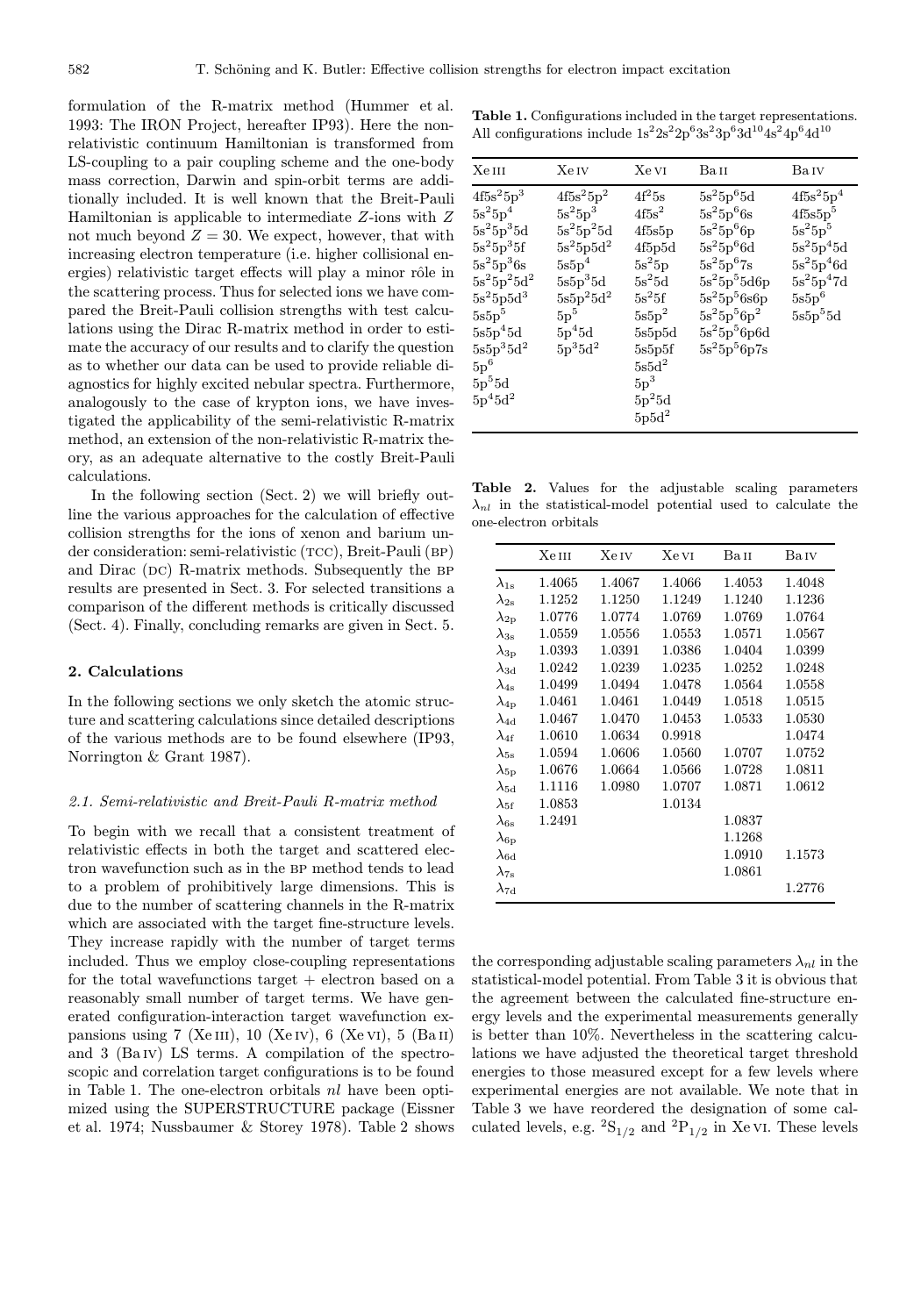Table 3. Xe III, IV, VI and Ba II, IV fine-structure energy levels in Ryd. Columns BP contain the calculated SUPERSTRUCTURE results. The experimental values are also given

| XeIII                                                    | Obs. <sup>a</sup> | $\rm BP$ | Xe Iv                             | $Obs.^b$ | $\rm BP$  | Xe vi                                   | $Obs.^c$ | $\rm BP$ |
|----------------------------------------------------------|-------------------|----------|-----------------------------------|----------|-----------|-----------------------------------------|----------|----------|
| $5s^25p^4~^3P_2$                                         | 0.0               | 0.0      | $\overline{5s^2}5p^3~^4S^o_{3/2}$ | $0.0\,$  | $0.0\,$   | $5s^25p~^2P^o_{1/2}$                    | 0.0      | 0.0      |
| ${}^3P_1$                                                | 0.08925           | 0.09002  | $^{2}D_{3/2}^{6}$                 | 0.12090  | 0.13221   | $^2\mathrm{P}_{3/2}^{\mathrm{o}^\cdot}$ | 0.14215  | 0.13104  |
| $^3{\rm P}_0$                                            | 0.07409           | 0.07829  | $^2\mathrm{D}_{5/2}^{\mathrm{o}}$ | 0.15957  | 0.17024   | $5s5p^2~^4P_{1/2}$                      |          | 0.78493  |
| ${}^1D_2$                                                | 0.15582           | 0.16465  | $^2\mathrm{P}^{\mathrm{o}}_{1/2}$ | 0.25549  | 0.27424   | $^4\mathrm{P}_{3/2}$                    |          | 0.84614  |
| ${}^1S_0$                                                | 0.32900           | 0.34103  | $^{2}P_{3/2}^{o'}$                | 0.32486  | 0.33678   | ${}^{4}P_{5/2}$                         |          | 0.90621  |
| $5\mathrm{s}5\mathrm{p}^5$ $^3\mathrm{P}_2^{\mathrm{o}}$ | 0.89544           | 0.89138  | $^4\mathrm{P}_{1/2}$<br>$5s5p^4$  | 0.99560  | 0.97653   | $^2\mathrm{D}_{3/2}$                    | 1.13790  | 1.10225  |
| ${}^{3}P_1^{\circ}$                                      | 0.94379           | 0.94508  | $^4\mathrm{P}_{3/2}$              | 0.97436  | 0.95373   | $^2\mathrm{D}_{5/2}$                    | 1.17763  | 1.12862  |
| $^3{\rm P}^{\rm o}_0$                                    | 0.98721           | 0.98809  | ${}^{4}P_{5/2}$                   | 0.90820  | 0.88848   | $^2\mathrm{P}_{1/2}$                    | 1.29252  | 1.32147  |
| ${}^{1}P_{1}^{o}$                                        | 1.08465           | 1.13247  | $^2\mathrm{D}_{3/2}$              | 1.11109  | 1.13357   | $^2\mathrm{P}_{3/2}$                    | 1.44994  | 1.49561  |
| $5s^25p^35d~^5D_4^o$                                     | 1.02310           | 1.08250  | $^2\mathrm{D}_{5/2}$              | 1.14341  | 1.15894   | $^2\mathrm{S}_{1/2}$                    | 1.43977  | 1.45668  |
| ${}^5\mathrm{D}_3^\mathrm{o}$                            | 1.01703           | 1.07244  | ${}^{1}S_{1/2}$                   | 1.37362  | 1.41206   | $5s^25d~^2D_{3/2}$                      | 1.64256  | 1.68784  |
| $^5\mathrm{D}_2^{\mathrm{o}}$                            | 1.01931           | 1.07194  | $\mathrm{5s^25p^25d~^2P_{1/2}}$   | 1.24657  | 1.29287   | $^2\mathrm{D}_{5/2}$                    | 1.66132  | 1.70721  |
| ${}^{5}\mathrm{D}_1^{\overline{9}}$                      | 1.02472           | 1.07405  | $^2\mathrm{P}_{3/2}$              | 1.21223  | 1.25997   |                                         |          |          |
| ${}^5\mathrm{D}_0^{\mathrm{o}}$                          | 1.02695           | 1.07325  | $^{4}F_{3/2}$                     | 1.23003  | 1.28973   |                                         |          |          |
| ${}^3D_3^o$                                              | 1.10473           | 1.17872  | ${}^{4}F_{5/2}$                   | 1.24384  | 1.31168   |                                         |          |          |
| ${}^3D_2^{\circ}$                                        | 1.06837           | 1.14450  | $^4\mathrm{F}_{7/2}$              | 1.29061  | 1.35729   |                                         |          |          |
| ${}^3D_1^o$                                              | 1.11105           | 1.18585  | ${}^{4}F_{9/2}$                   | 1.33062  | 1.41806   |                                         |          |          |
|                                                          |                   |          | $^2\mathrm{F}_{5/2}$              | 1.29240  | 1.36066   |                                         |          |          |
|                                                          |                   |          | $^2\mathrm{F}_{7/2}$              | 1.32143  | 1.39262   |                                         |          |          |
|                                                          |                   |          | $^4\mathrm{D}_{1/2}$              | 1.32232  | 1.37085   |                                         |          |          |
|                                                          |                   |          | $^4\mathrm{D}_{3/2}$              | 1.33232  | 1.38798   |                                         |          |          |
|                                                          |                   |          | $^4\mathrm{D}_{5/2}$              | 1.35491  | 1.41955   |                                         |          |          |
|                                                          |                   |          | ${}^4D_{7/2}$                     | 1.42032  | 1.49284   |                                         |          |          |
| BaII                                                     | Obs. <sup>d</sup> | BP       | BaIV                              | $Obs.^e$ | <b>BP</b> |                                         |          |          |
| $5s^25p^66s~^2S_{1/2}$                                   | 0.0               | $0.0\,$  | $\overline{5s}^25p^5~^2P^o_{3/2}$ | 0.0      | 0.0       |                                         |          |          |
| $5s^25p^65d~^2D_{3/2}$                                   | 0.04441           | 0.04779  | $^2\mathrm{P}_{1/2}^{\mathrm{o}}$ | 0.15992  | 0.16672   |                                         |          |          |
| $^2\mathrm{D}_{5/2}$                                     | 0.05171           | 0.05856  | $5s5p^6~^2S_1/2$                  | 1.14643  | 1.14358   |                                         |          |          |
| $5s^25p^66p~^2P^o_{1/2}$                                 | 0.18464           | 0.19546  | $5s^25p^45d~^4D_{7/2}$            |          | 1.36803   |                                         |          |          |
| $^{2}P_{3/2}^{o'}$                                       | 0.20005           | 0.21806  | ${}^4\mathrm{D}_{5/2}$            | 1.31188  | 1.35983   |                                         |          |          |
| $5s^25p^67s$ $2S_{1/2}$                                  | 0.38597           | 0.38870  | ${}^4D_{3/2}$                     | 1.31757  | 1.36843   |                                         |          |          |
| $5s^25p^66d~^2D_{3/2}$                                   | 0.41872           | 0.41758  | $^4\mathrm{D}_{1/2}$              | 1.33520  | 1.39080   |                                         |          |          |
| $^2\mathrm{D}_{5/2}$                                     | 0.42060           | 0.42032  |                                   |          |           |                                         |          |          |

<sup>a</sup> Persson et al. (1988)

<sup>b</sup> Tauheed et al. (1993)

<sup>c</sup> Kaufman & Sugar (1987)

 $\frac{d}{e}$  Moore C.E. (1958)

Sansonetti et al. (1993).

are strongly mixed by spin-orbit coupling and it is well known that SUPERSTRUCTURE could yield incorrect term designations. However, this does not imply that the wavefunctions of these target states are inaccurate.

As in Paper I we apply the following approaches to the solution of the electron scattering problem with the inclusion of relativistic effects:  $(a)$  the semi-relativistic TCC and (b) the full intermediate coupling bp R-matrix method for the large-scale calculations. In the TCC method the collisional problem is efficiently solved in LS-coupling and collision strengths for transitions between fine-structure

target levels are obtained through algebraic recoupling of the transmission matrices  $(T = 1 - S)$  to intermediate coupling. Additionally  $J - J$  coupling between the target terms is included using a perturbation treatment with term-coupling coefficients (Saraph 1978). Clearly the applicability of this approach must be carefully investigated since it requires the term splittings to be small compared to the term separations. On the other hand the bp Hamiltonian contains the spin-orbit interaction and algebraic recoupling of the Hamiltonian matrices from LS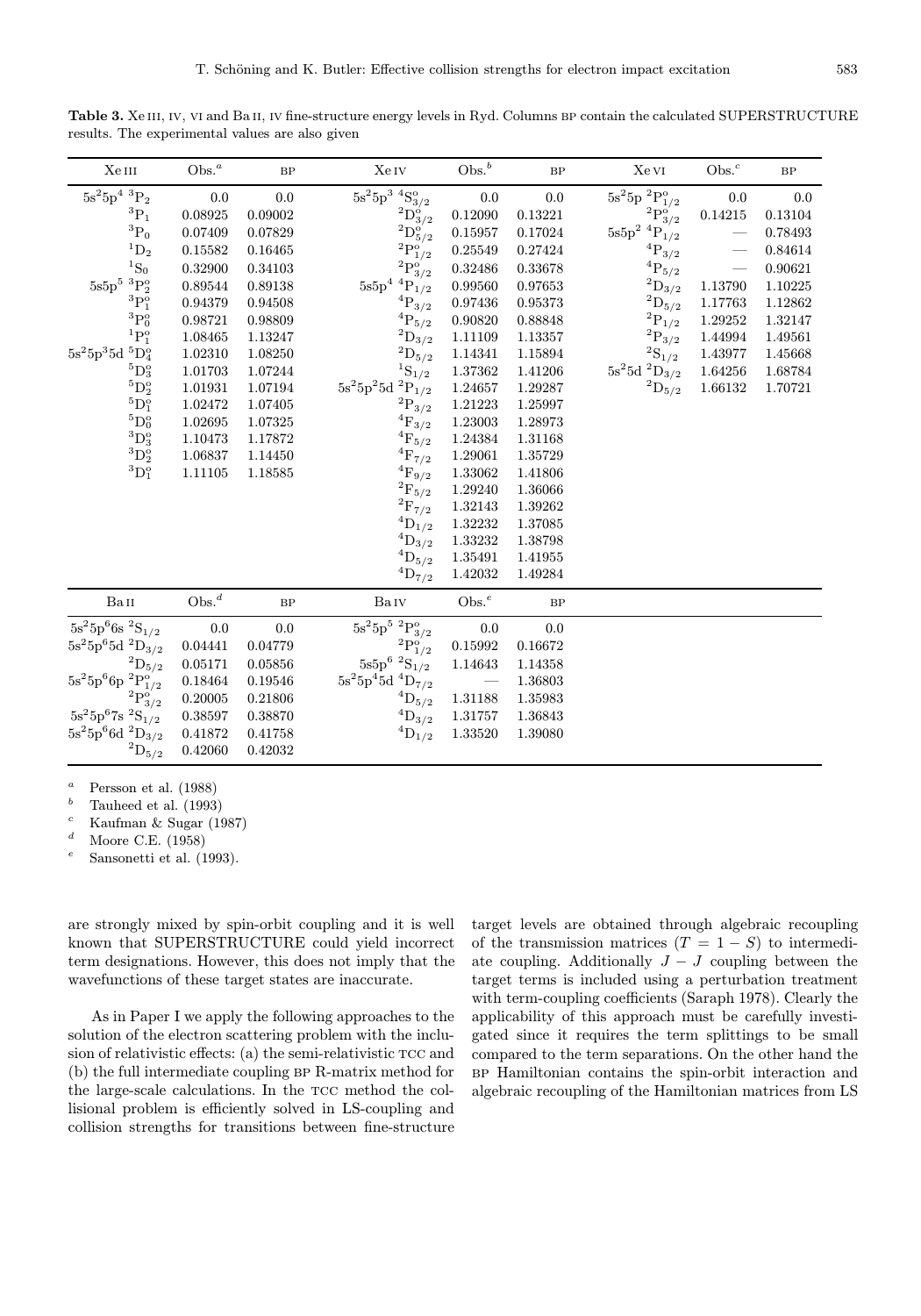to a pair coupling scheme includes all scattering channels explicitly including fine-structure.

The numerical solution of the scattering problem is achieved by means of the RAL version of the Iron Project R-matrix package (Eissner, priv. commun.) which can be run both in (a) LS and (b) intermediate coupling mode. Subsequently we employ the asymptotic region codes STGFJ (IP93) and STGFJJ (Eissner, priv. commun.) to calculate the collision strengths for case (a) and (b) respectively. For simplicity channel coupling has been neglected and Coulomb wavefunctions have been used in the asymptotic region. Test calculations have revealed that this approximation affects the collision strengths by ∼ 30% at most for ions with residual charge  $z = 1$  but the effect of channel coupling decreases rapidly with increasing z.

Partial wave contributions are included for all total angular momenta and parity symmetries with  $J \leq \frac{31}{2}$  for  $Xe III, J \leq \frac{32}{2}$  for  $Xe IV$  and  $Xe VI, J \leq \frac{40}{2}$  for  $Ba IV$  and  $J \leq \frac{50}{2}$  for Ba<sub>II</sub>. With this choice, convergence for all the collision strengths could be achieved except for the dipole allowed transitions in Ba ii where a new "top-up" procedure in STGFJJ was employed to estimate the contribution of high partial waves. The energy mesh was determined in terms of the effective quantum number  $\nu$  relative to the next higher target threshold. Particularly narrow resonance structures of the collision strengths could be resolved with a small step width  $\Delta \nu = 1 \ 10^{-4}$ . However, close to thresholds where  $\nu$  exceeds a value of  $\nu_{\text{max}} = 10$ we have used a constant interval length  $\Delta E \approx 1 \, 10^{-5}$  Ryd in (z-scaled) energy and the resonances have been averaged according to Gailitis' method (Gailitis 1963).

#### 2.2. Dirac R-matrix method

Since we have applied the BP approach to the computation of collision strengths for heavy ions of xenon and barium it is desirable to estimate the accuracy of our results by comparison with the DC method. We consider Xe iv as a test case and employ the multiconfiguration Dirac-Fock code GRASP<sup>2</sup> of Parpia et al. (1996) to obtain wavefunctions and energies for the 10 lowest jj-coupled configuration-state functions (CSF) formed from  $5s^25p^3$ and  $5s5p^4$  (Table 4). Apart from  $4f5s^25p^2$  and  $5s5p^25d^2$ all correlation configurations from Table 1 have been included so that the computational dimensions could be kept to a reasonably small level. The self-consistent orbital calculation was performed in the extended average level (eal) mode which involves an optimisation of the Hamiltonian trace weighted by the degeneracies of the particular csf. We note that in our calculation only the Coulomb electron-electron interaction is included in the Hamiltonian and higher-order terms such as full transverse Breit and quantum electrodynamic contributions have been neglected.

We have applied the DARC package (Norrington, priv. commun.) to the numerical solution of the collisional prob-

Table 4. Xe iv fine-structure energy levels (Ryd) used in the Dirac R-matrix method. The results in column DC are from a ten-state multiconfiguration Dirac-Fock eal calculation. For comparison column BP contains the corresponding SUPERSTRUCTURE results. The experimental values from Tauheed et al. (1993) are also given

| <b>Xe</b> IV                      | Obs.    | DС      | ВP      |  |
|-----------------------------------|---------|---------|---------|--|
| $5s^25p^3$<br>${}^{4}S_{3/2}^{o}$ | 0.0     | 0.0     | 0.0     |  |
| $^{2}D_{3/2}^{o}$                 | 0.12090 | 0.15401 | 0.15164 |  |
| $^{2}D^{o}_{5/2}$                 | 0.15957 | 0.19469 | 0.20206 |  |
| $^2\mathrm{P}_{1/2}^{\mathrm{o}}$ | 0.25549 | 0.29059 | 0.29641 |  |
| $^2\mathrm{P}_{3/2}^{\mathrm{o}}$ | 0.32486 | 0.35324 | 0.38215 |  |
| ${}^{4}P_{1/2}$<br>5s5p           | 0.99560 | 0.99367 | 1.04365 |  |
| ${}^{4}P_{3/2}$                   | 0.97436 | 0.97011 | 1.01678 |  |
| ${}^{4}P_{5/2}$                   | 0.90820 | 0.90842 | 0.93688 |  |
| $^{2}D_{3/2}$                     | 1.11109 | 1.14294 | 1.18177 |  |
| $^{2}D_{5/2}$                     | 1.14341 | 1.17645 | 1.22011 |  |
|                                   |         |         |         |  |

lem. Because the residual charge of the Xe IV ion is relatively small and the channel energies of less than 10 Ryd are low, the asymptotic equations could be solved using non-relativistic Coulomb wavefunctions. Accordingly collision strengths were obtained from the asymptotic region code DSTGF (Norrington, priv. commun.) which has a structure similar to the bp code STGFJJ. The choice of computational parameters such as the maximum total angular momentum of the partial wave contribution tallies with the corresponding BP calculation.

### 3. Results

We have calculated the Maxwellian averaged effective collision strength

$$
\Upsilon_{ij} = \int_0^\infty \Omega_{ij}(x) \exp(-x) \mathrm{d}x \tag{1}
$$

with  $x = E/k_BT$ . Here E is the kinetic energy of the outgoing electron,  $T$  the electron temperature in Kelvin and  $k_{\text{B}} = 6.339 \, 10^{-6} \, \text{Ryd/K}$ , the Boltzmann constant. The excitation rate coefficient from level  $i$  to  $j$  is then given by

$$
q_{ij} = \frac{8.631 \, 10^{-6}}{g_i T^{1/2}} \exp\left(-\frac{E_{ij}}{k_B T}\right) \Upsilon_{ij} \, \text{ cm}^3 \text{s}^{-1} \tag{2}
$$

where  $g_i$  is the statistical weight of level i and  $E_{ij}$  the excitation energy of level  $j$  relative to  $i$  in Ryd. Finally, the de-excitation rate coefficient obeys the relation

$$
q_{ji} = \frac{8.631 \, 10^{-6}}{g_j T^{1/2}} \Upsilon_{ij} \, \text{ cm}^3 \text{s}^{-1}.
$$
 (3)

We have tabulated  $\Upsilon_{ij}$  for all transitions within the ground configurations of Xe III, IV, VI and Ba IV in Table 5.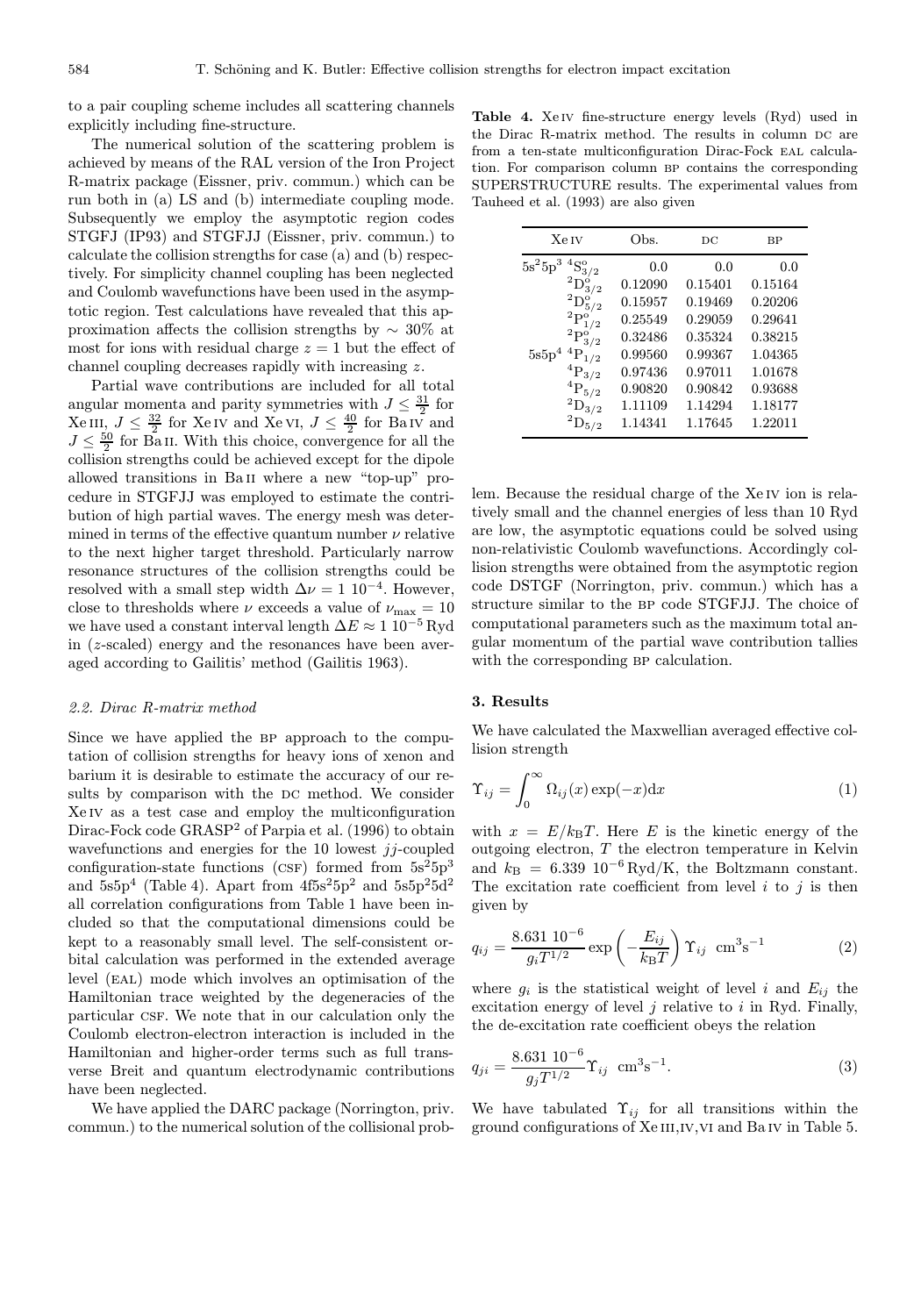Table 5. Effective collision strengths for XeIII, IV, VI and BaII, IV. The left-hand column indicates the values of the electron temperature (Kelvin). In the row containing the ion symbol the indices of the initial and final levels are coded as follows:<br>
XeIII  $1.\,{}^{3}P_{2}$   $2.\,{}^{3}P_{0}$   $3.\,{}^{3}P_{1}$   $4.\,{}^{1}D_{2}$   $5.\,{}^{1}S_{0}$  $Xe III$  1.  ${}^{3}P_{2}$  2.  ${}^{3}P_{0}$  3.  ${}^{3}P_{1}$  4.  ${}^{1}D_{2}$  5.  ${}^{1}S_{0}$ 

| Xe Iv    | 1. ${}^4S_{3/2}$           | $2.~^2\mathrm{D}_{3/2}^{\circ}$ | 3. ${}^2D_{5/2}^{\circ}$ | 4. ${}^{2}P^{\circ}_{1/2}$ |           | 5. ${}^{2}P^{\circ}_{3/2}$ |           |           |               |           |          |         |
|----------|----------------------------|---------------------------------|--------------------------|----------------------------|-----------|----------------------------|-----------|-----------|---------------|-----------|----------|---------|
| Xe vi    | 1. ${}^{2}P_{1/2}^{\circ}$ | 2. $^2\mathrm{P}_{3/2}^\circ$   |                          |                            |           |                            |           |           |               |           |          |         |
| Ba 11    | 1. ${}^2S_{1/2}$           | 2. ${}^{2}D_{3/2}$              | 3. ${}^2D_{5/2}$         | 4. ${}^{2}P^{\circ}_{1/2}$ |           | 5. ${}^{2}P^{\circ}_{3/2}$ |           |           |               |           |          |         |
| Ba ıv    | 1. ${}^{2}P_{3/2}^{\circ}$ | 2. ${}^{2}P^{\circ}_{1/2}$      |                          |                            |           |                            |           |           |               |           |          |         |
|          |                            |                                 |                          |                            |           |                            |           |           |               |           |          |         |
| Xe III   | $1 - 2$                    | $1\hbox{--}3$                   | $1 - 4$                  | $1 - 5$                    | $2 - 3$   | $2 - 4$                    | $2 - 5$   | $3 - 4$   | $3 - 5$       | $4 - 5$   |          |         |
| 2000     | 3.965                      | 10.610                          | 12.276                   | 0.659                      | 2.454     | 2.936                      | 1.298     | 5.079     | 1.301         | 2.991     |          |         |
| 4 0 0 0  | 4.011                      | 10.461                          | 12.014                   | 0.704                      | 2.403     | 2.788                      | 1.438     | 5.156     | 1.410         | 2.838     |          |         |
| $6\,000$ | 3.927                      | 10.159                          | 11.738                   | 0.792                      | 2.330     | 2.641                      | 1.475     | $5.202\,$ | 1.484         | 2.801     |          |         |
| 8000     | 3.799                      | 9.830                           | 11.440                   | 0.875                      | $2.264\,$ | $2.515\,$                  | 1.468     | $5.212\,$ | 1.517         | $2.801\,$ |          |         |
| 10 000   | 3.663                      | 9.505                           | 11.139                   | 0.939                      | $2.210\,$ | 2.410                      | 1.442     | 5.194     | 1.524         | 2.810     |          |         |
| 12000    | 3.531                      | 9.199                           | 10.847                   | 0.984                      | 2.165     | 2.322                      | 1.406     | 5.156     | 1.515         | 2.819     |          |         |
| 14 000   | 3.409                      | 8.916                           | 10.569                   | $1.014\,$                  | 2.127     | 2.244                      | 1.364     | 5.105     | 1.496         | 2.824     |          |         |
| 16 000   | $3.297\,$                  | 8.657                           | 10.305                   | 1.034                      | 2.092     | $2.176\,$                  | 1.322     | $5.046\,$ | 1.472         | 2.827     |          |         |
| 18000    | $3.195\,$                  | 8.419                           | 10.056                   | 1.045                      | 2.060     | 2.115                      | 1.279     | 4.982     | 1.444         | 2.827     |          |         |
| 20 000   | 3.102                      | 8.202                           | 9.821                    | 1.050                      | 2.029     | $2.059\,$                  | 1.238     | 4.915     | 1.415         | 2.824     |          |         |
| 50000    | $2.313\,$                  | 6.291                           | 7.515                    | 0.940                      | 1.669     | 1.565                      | 0.839     | 4.052     | 1.073         | 2.710     |          |         |
| Xe Iv    | $1 - 2$                    | $1\hbox{--}3$                   | $1 - 4$                  | $1 - 5$                    | $2 - 3$   | $2 - 4$                    | $2 - 5$   | $3 - 4$   | $3 - 5$       | $4 - 5$   | Xe vi    | $1 - 2$ |
| 2000     | 3.099                      | 2.827                           | 0.630                    | 1.119                      | 5.623     | 2.468                      | 1.541     | 2.496     | 5.108         | 1.613     | 2000     | 3.680   |
| 4 0 0 0  | $2.922\,$                  | 3.405                           | 0.610                    | 1.301                      | 5.513     | 2.481                      | 1.831     | 2.517     | 5.394         | 1.677     | 4 0 0 0  | 3.544   |
| $6\,000$ | 2.801                      | $3.533\,$                       | 0.612                    | 1.370                      | 5.391     | 2.466                      | 1.995     | 2.517     | $5.577\,$     | $1.701\,$ | $6\,000$ | 3.865   |
| 8000     | 2.704                      | 3.531                           | 0.628                    | 1.418                      | 5.296     | $2.453\,$                  | 2.096     | $2.511\,$ | 5.703         | 1.707     | 8000     | 4.307   |
| 10 000   | $2.626\,$                  | $3.500\,$                       | 0.650                    | 1.463                      | 5.215     | 2.446                      | 2.168     | $2.506\,$ | 5.799         | 1.707     | 10 000   | 4.738   |
| 12000    | 2.567                      | 3.468                           | 0.675                    | 1.510                      | 5.145     | 2.446                      | 2.228     | 2.504     | 5.881         | 1.707     | 12000    | 5.121   |
| 14 000   | $2.525\,$                  | 3.446                           | 0.703                    | 1.561                      | 5.086     | 2.452                      | 2.286     | 2.506     | 5.960         | 1.708     | 14 000   | 5.449   |
| 16 000   | 2.497                      | $3.433\,$                       | 0.731                    | 1.616                      | 5.038     | $2.463\,$                  | 2.344     | $2.511\,$ | 6.041         | $1.713\,$ | 16 000   | 5.726   |
| 18 000   | 2.481                      | $3.430\,$                       | 0.760                    | 1.672                      | 5.002     | 2.477                      | 2.404     | 2.520     | 6.124         | 1.722     | 18000    | 5.960   |
| 20 000   | 2.476                      | $3.435\,$                       | 0.789                    | $1.729\,$                  | 4.976     | 2.494                      | 2.465     | 2.531     | 6.210         | 1.734     | 20 000   | 6.157   |
| 50000    | 2.727                      | $3.672\,$                       | 1.081                    | 2.226                      | 5.064     | 2.745                      | 3.121     | 2.732     | 7.093         | 1.966     | 50 000   | 7.039   |
| BaII     | $1 - 2$                    | $1\hbox{--}3$                   | $1 - 4$                  | $1 - 5$                    | $2 - 3$   | $2 - 4$                    | $2 - 5$   | $3 - 4$   | $3\hbox{--}5$ | $4 - 5$   | Ba Iv    | $1 - 2$ |
| 2000     | 2.645                      | 4.012                           | 5.916                    | 12.527                     | 8.700     | 10.969                     | 4.688     | 4.049     | 24.553        | 7.177     | 2000     | 2.622   |
| $4\,000$ | 2.724                      | 4.198                           | 6.105                    | 13.380                     | 9.064     | 11.721                     | 4.991     | 3.349     | 26.277        | 7.171     | 4000     | 2.892   |
| $6\,000$ | $\phantom{-}2.894$         | 4.459                           | 6.417                    | 14.269                     | 9.274     | 12.506                     | 5.284     | 3.053     | 27.889        | 7.267     | $6\,000$ | 3.172   |
| 8000     | $3.026\,$                  | 4.646                           | 6.765                    | 15.144                     | 9.345     | 13.236                     | $5.525\,$ | 2.906     | 29.304        | 7.391     | 8000     | 3.468   |
| 10 000   | 3.107                      | 4.758                           | 7.118                    | 15.983                     | 9.336     | 13.890                     | 5.717     | 2.818     | 30.522        | 7.504     | 10 000   | 3.744   |
| 12000    | 3.153                      | 4.819                           | 7.466                    | 16.780                     | 9.288     | 14.471                     | 5.868     | 2.755     | 31.572        | 7.599     | 12000    | 3.987   |
| 14 000   | 3.177                      | 4.848                           | 7.807                    | 17.541                     | 9.220     | 14.992                     | 5.989     | 2.705     | 32.490        | 7.678     | 14 000   | 4.196   |
| 16 000   | $3.187\,$                  | 4.860                           | 8.140                    | 18.272                     | 9.146     | 15.462                     | 6.087     | 2.661     | 33.307        | 7.747     | 16 000   | 4.375   |
| 18000    | $3.189\,$                  | 4.861                           | 8.465                    | 18.977                     | 9.069     | 15.894                     | 6.168     | 2.621     | 34.048        | 7.808     | 18 000   | 4.529   |
| 20 000   | $3.187\,$                  | 4.857                           | 8.784                    | 19.661                     | 8.993     | 16.295                     | 6.237     | 2.583     | 34.730        | 7.865     | 20 000   | 4.663   |
| 50000    | 3.162                      | 4.838                           | 13.099                   | 28.569                     | 8.152     | 20.869                     | 6.853     | 2.209     | 42.484        | 8.599     | 50000    | 5.491   |

Additionally the results for transitions between states associated with the three lowest configurations of Ba<sub>II</sub> are listed. The temperature grid with temperatures ranging from 2 000 to 50 000 K has been chosen as to match the conditions in gaseous nebulae and stellar atmospheres.

# 4. Discussion

In this paper we have applied various R-matrix techniques to the calculation of collision strengths for ions of xenon and barium: the semi-relativistic TCC, the full interme-

diate coupling BP and the Dirac DC formulation of the R-matrix method. A comparison of the collision strengths as a function of colliding electron energy obtained with the different approaches will demonstrate the influence of appropriately consistent treatments of relativistic effects in the target  $+$  electron system on the effective collision strengths. Secondly, deviations between the results of different methods make it possible to estimate the accuracy of our results.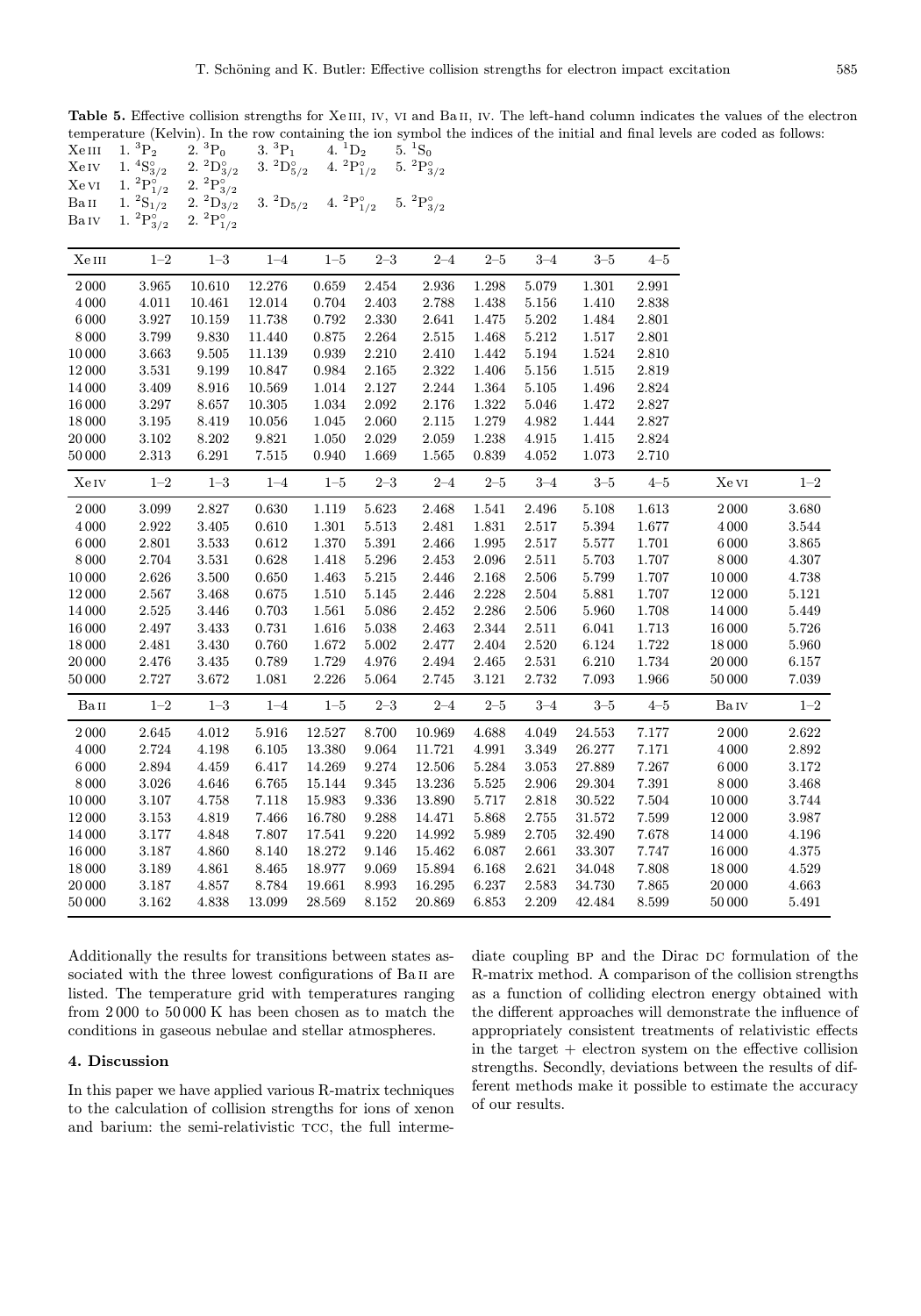

Fig. 1. Collision strength  $\Omega$  as a function of the incoming electron energy  $(Ryd)$  in the near threshold region of the a) Xe III  ${}^{3}P_{2} - {}^{3}P_{0}$  and b) Xe IV  ${}^{4}S_{3/2}^{o} - {}^{2}D_{5/2}^{o}$  transitions (full curve:  $BP$ , dotted: TCC method). c) Same as b) with the results of our test calculations. Note that here the dotted curve denotes the DC method. The arrows on the energy axis mark the target fine-structure threshold energies

In Paper I we have shown that inclusion of finestructure splitting in the hamiltonian of krypton ions causes large differences between tcc and bp effective collision strengths especially at low electron temperatures. For xenon ions the level splittings are much larger compared to those of homologous krypton ions and consequently this effect is very prominent in the collision strengths. The finestructure transition  ${}^{3}P_{2} - {}^{3}P_{0}$  in Xe III exhibits a remarkable Rydberg series of resonances close to the excitation threshold which is not at zero energy in the BP calculation (Fig. 1a). This comparison makes clear that for a temperature of 2000 K BP yields effective collision strengths which exceed the tcc result by a factor of 2 (Fig. 2a). The differences slowly decrease with increasing temperature.

Similarly, the collision strength of the  ${}^{4}S^{o}_{3/2} - {}^{2}D^{o}_{5/2}$ transition in Xe<sub>IV</sub> is dominated by complex resonance structures at low energies (Fig. 1b). However, due to the significantly lower background of the TCC calculation the effective collision strengths do not show convergence even at high temperatures (Fig. 2b). This is an indication that the semi-relativistic perturbation approach fails to simulate intermediate coupling effects in the collisional process. Figure 1c illustrates the results of our DC test calculations. It can be seen that at low energies the amplitudes of particular resonances are considerably strengthened whereas the background collision strength is similar to that obtained with the BP method. A maximum deviation of  $\sim 30\%$  between the DC and BP effective collision strengths is found at a temperature of 10 000 K (Fig. 2c). Presently this is comparable with other uncertainties in the analyses of highly excited nebular spectra, e.g. due to the determination of ionization equilibria for heavy elements.

Collision strengths have not been measured experimentally for any of the heavy ions. However, in Paper I it has been shown that the effective collision strengths can be inferred from the  $\Theta_{\lambda}$  parameters, determined from the observed line intensities, in Tables 10–13 of PB94. Analogously to Paper I we consider the two transitions in the Xe IV <sup>4</sup>S− <sup>2</sup>D multiplet at 7535.4 Å  $(1 – 2)$  and 5709.2 Å  $(1-3)$  where the labelling of the transitions in braces refers to the indices of the fine-structure energy levels in Table 5. Following Eqs. (6), (7) of I we can write

$$
\frac{\Theta_{5709}}{\Theta_{7535}} = \frac{\Upsilon_{13}}{\Upsilon_{12}}\tag{4}
$$

with  $\Upsilon_{1i}$  being the effective collision strength for the transition from the ground state to the upper level  $j$  of the line  $j \rightarrow i$ . The BP calculation using 10 LS terms yields  $\Upsilon_{13}/\Upsilon_{12} = 1.4$  for a nebular temperature of 13500 K (see Table 2 in PB94) which is slightly in disagreement with the measurements  $(\Theta_{5709}/\Theta_{7535} = 2.0 \pm 0.4)$  of PB94. It is interesting to note that the results of our test calculations with 5 LS terms (BP:  $\Upsilon_{13}/\Upsilon_{12} = 1.1$ , DC:  $\Upsilon_{13}/\Upsilon_{12} = 1.2$ ) are even further off the observational error limits. This is an indication that better agreement between theory and observation could be achieved with a more detailed target model in the scattering calculations.

Finally, employing our new BP results we plot the effective collision strengths  $\Upsilon_{ij}$  (T = 10 000 K) for transitions from the ground state to excited states within the  $np<sup>3</sup>$  ( $n = 2, 3, 4, 5$ ) ground configuration of the noble gas ions Ne IV (Giles 1981), Ar IV (Zeippen et al. 1987), Kr IV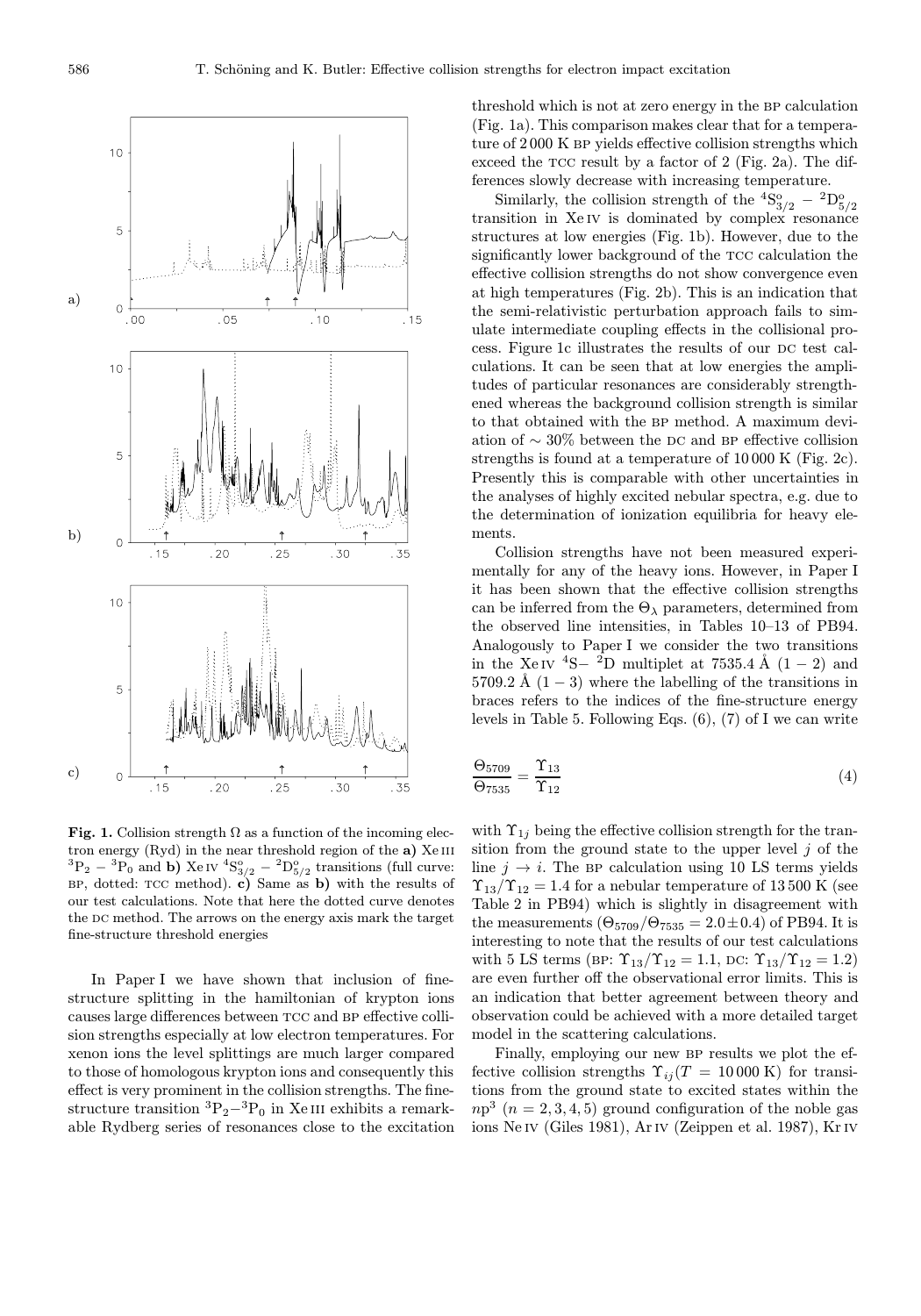

Fig. 2. Effective collision strength  $\Upsilon$  as a function of  $\log T(\text{Kelvin})$  for the transitions a) Xe III  ${}^{3}P_{2} - {}^{3}P_{0}$  and b)  $\text{Xe IV } ^4\text{S}_{3/2}^{\text{o}} - {}^2\text{D}_{5/2}^{\text{o}} \text{ (full curve: BP, dotted: TCC method). } \textbf{c)}$ Same as b) with the results of our test calculations (full curve: BP, dotted: DC method)

(Paper I) and Xe iv (Fig. 3). The diagram exhibits partially monotonic increases of the collision strengths towards higher  $n$ . We suspect, however, that the decline of collision strengths for  $n > 4$  could be removed with a more elaborate Xe iv target model in a Dirac R-matrix calculation. Nevertheless, a general enhancement of the collision strengths for the heavy noble gas ions by more than an order of magnitude as compared to those of lighter ions which could explain the unexpectedly large intensities of collisionally excited krypton and xenon lines in the spectrum of NGC 7027 can be safely excluded.



Fig. 3. Effective collision strength  $\Upsilon_{ij}(T = 10000 \text{ K})$  for selected homologous transitions in the  $np^3$   $(n = 2, 3, 4, 5)$  ground configuration of Ne iv, Ar iv, Kr iv and Xe iv. The transitions are labelled  $i - j$  on the right hand side of the diagram with  $i, j$  referring to the indices of the fine structure energy levels in Table 5

## 5. Conclusion

This work is an extension of our previous Breit-Pauli Rmatrix calculations of effective collision strengths for krypton ions to elements in the fifth and sixth row of the periodic table. We have shown here that unlike the scattering calculations for krypton ions the semi-relativistic TCC approach, essentially an algebraic recoupling technique using term-coupling coefficients, is not applicable to the computation of collisional data for heavy ions such as XeIII, IV, vi and Ba ii, iv. On the other hand, comparison of our bp results with test calculations using the Dirac R-matrix method reveals that the inclusion of relativistic effects in the electron scattering process based on a full intermediate coupling approach yields electron excitation rates of heavy elements which can be used in the derivation of diagnostics for highly excited nebular spectra. The comparison of our results with those for lighter ions confirms our previous conclusions (cf. Paper I) that atomic physics calculations do not corroborate a systematic enhancement of effective collision strengths for heavy elements by orders of magnitude as was suggested in PB94. Consequently the nebular spectrum of NGC 7027 should be carefully reinvestigated using our data to obtain reliable abundances of the heavy ions. With regard to the anomalous intensities of collisionally excited lines new constraints from overabundances of these species are extremely valuable for understanding the process of heavy element formation in the progenitor of NGC 7027 and the subsequent enrichment of the planetary nebula.

Acknowledgements. We thank Drs. W. Eissner, P.H. Norrington and F.A. Parpia for making their program packages available to us. Furthermore TS is indebted to the Deutsche Forschungsgemeinschaft for financial support under grant Bu